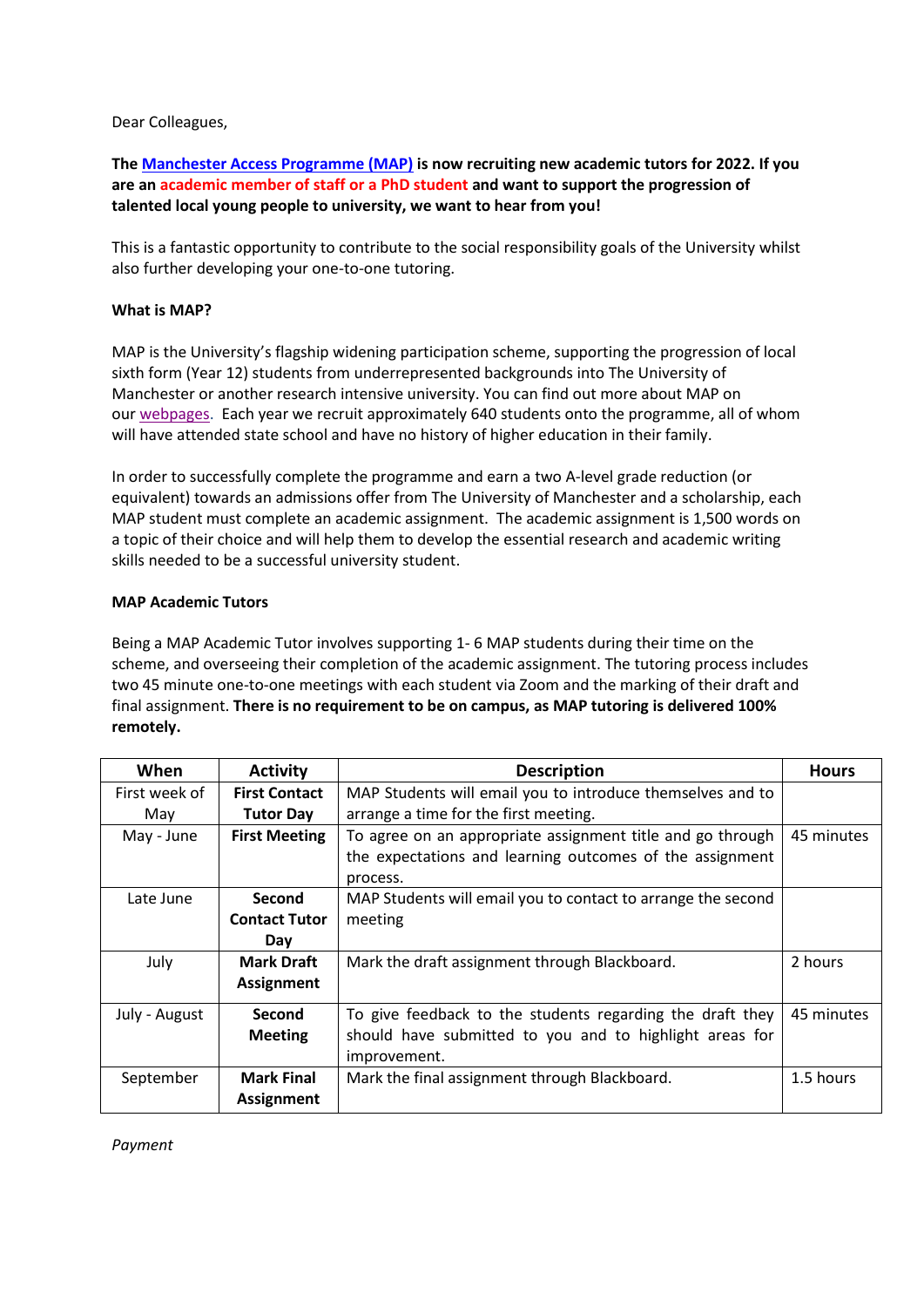**Payment is fixed at £60 per student you tutor.** These are paid in two £30 instalments - one payment after the first meeting and one after the final assessment has been marked through Blackboard.

## **Availability**

Please note that you will need to have a current contract with the University of Manchester to cover the dates set out above. We make the final payment at the end of October, once all academic assignments are complete. For this reason, please note on the application form if your contract or PhD ends before November 2022. Please also note any planned periods of extended absence that cover the dates above.

## **How to Apply**

If you are interested in becoming a MAP Academic Tutor, then please complete the online [application form.](https://www.qualtrics.manchester.ac.uk/jfe/form/SV_6wZ6k1huXRgYwT4) The application form takes approximately 7 minutes to complete. **The application closing date is midnight on Sunday 6 th February 2022. Successful applicants will be contacted by the end of February.**

#### *How applications are considered*

Although we would hope to offer as many colleagues as possible the chance to work with us, we cannot guarantee that by completing the application you will be able to tutor on the programme next year.

Priority will be given to the following;

1. Individuals that indicate they can tutor in subject areas that are in demand for the 2022 cohort. (As we are still recruiting students for 2022, we are still unsure of subject demand and how many tutors are required for each discipline).

2. Individuals that have previously applied to be an Academic Tutor but have not been offered this opportunity.

3. We will then consider how well an individual has met the person specification on their application.

## *Person Specification*

- Experience of working with young adults or young people under the age of 18, delivering mentoring, tutoring, outreach or enrichment activities.
- Excellent communication skills (oral and written), demonstrating the ability to understand and adapt to different learning styles to communicate in a way that is clear and engaging.
- Excellent interpersonal skills and evidence of developing positive and professional relationships with individuals from a diverse range of backgrounds.
- Ability to offer advice, support and guidance in a constructive, positive and non-judgmental way.

#### **DBS and Training**

All new tutors MUST have an up to date Disclosure and Barring Service (DBS) check in order to work as an academic tutor on MAP. This is to ensure we are working in line with the University of Manchester's [Child Protection Policy.](http://documents.manchester.ac.uk/DocuInfo.aspx?DocID=4287) If you are successful in being offered this role, and you do not currently have a DBS check, then you will be invited to complete a DBS check by the MAP team in March.